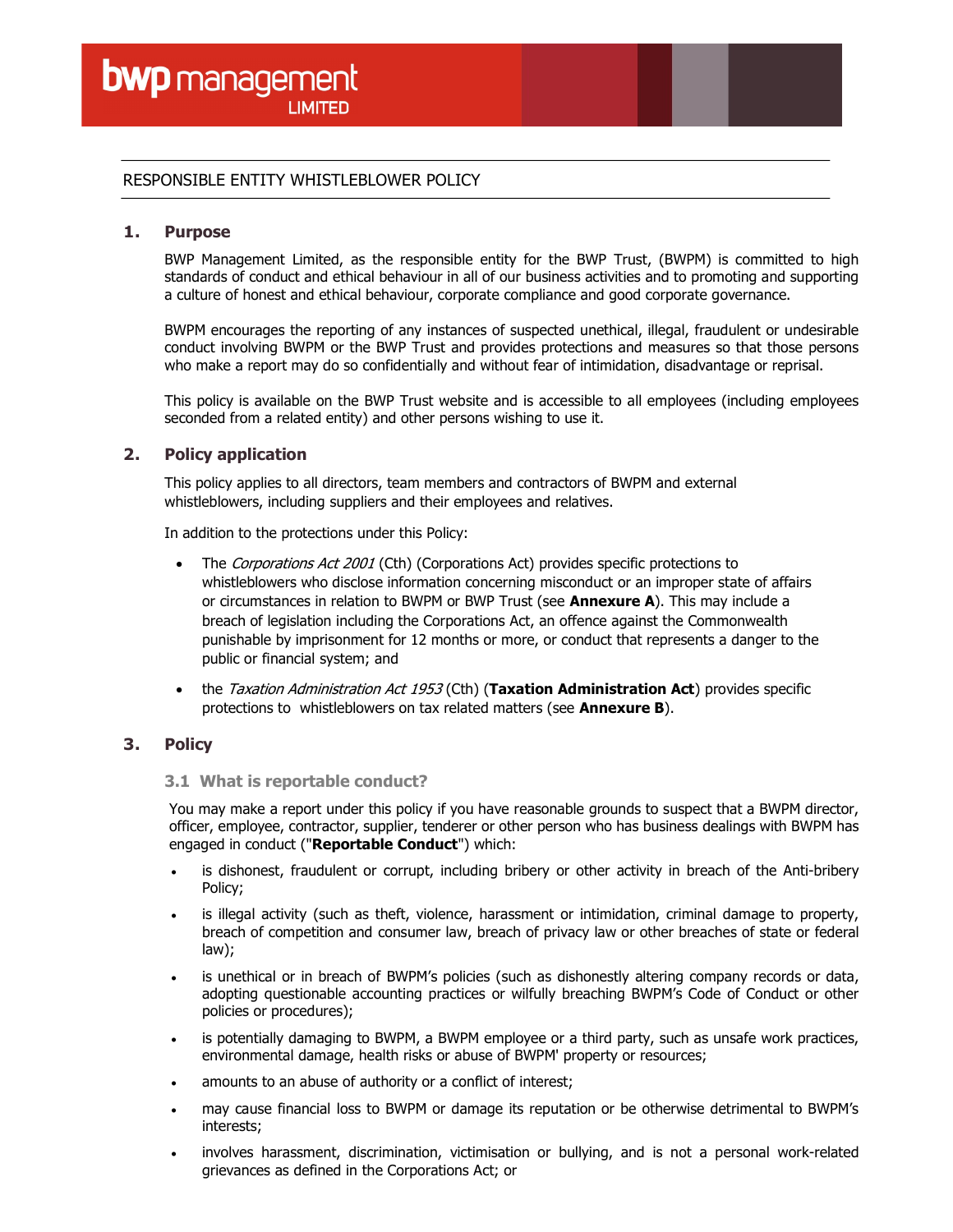involves any other kind of misconduct or an improper state of affairs or circumstances.

Reportable Conduct generally does not include *personal work-related grievances*. These are grievances which relate to a current or former employee's employment or engagement that have implications for only that person and do not have broader implications for BWPM and BWP Trust.

Examples include:

- A conflict between you and another employee;
- A decision relating to your promotion or transfer;
- A decision relating to the termination of your employment.

Such matters should be raised directly with your manager or through your Human Resources Grievance process.

In limited circumstances, a personal work-related grievance may amount to Reportable Conduct under this policy, such as where the grievance relates to conduct that has been taken against a person because they made a report under this policy.

BWPM expects that reports made under this policy are made honestly and on reasonable grounds.

### 3.2 Who can I make a report to?

BWPM has several channels for making a report if you become aware of any issue or behaviour which you consider to be Reportable Conduct:

For the purposes of this policy to ensure appropriate escalation and timely investigation, we request that reports are made to either the BWPM Protected Disclosure Officer, or a Wesfarmers Protected Disclosure Officer, listed below:

#### BWPM Protected Disclosure Officer

| Finance Manager | Phone: 08 9327 4248             |
|-----------------|---------------------------------|
| David Hawkins   | Email: dhawkins@bwptrust.com.au |

#### Wesfarmers Protected Disclosure Officers

| Group General Counsel               | Phone: 08 9327 4229                     |
|-------------------------------------|-----------------------------------------|
| Maya vanden Driesen                 | Email: mvandendriesen@wesfarmers.com.au |
| Chief Human Resources Officer       | Phone: 03 9608 7400                     |
| Jenny Bryant                        | Email: jbryant@wesfarmers.com.au        |
| <b>Wesfarmers Company Secretary</b> | Phone: 08 9327 4412                     |
| Vicki Robinson                      | Email: vrobinson@wesfarmers.com.au      |
| Chief Financial Officer             | Phone: 08 9327 4301                     |
| Anthony Gianotti                    | Email: agianotti@wesfarmers.com.au      |

Reports may also be posted to c/- Level 14, Brookfield Place Tower 2, 123 St Georges Terrace, Perth, WA, 6000 (marked to the attention of one of the Protected Disclosure Officers).

Whilst it is BWPM's preference that you raise reports with the Protected Disclosure Officers it is important to note that you may also raise the matter with an "officer" or "senior manager" of the company. These are defined in the Corporations Act as "a director, or a senior manager in the company who makes, or participates in making, decisions that affect the whole, or a substantial part, of the business of the company, or who has the capacity to affect significantly the company's financial standing".

Additionally, a report may be made via the Wesfarmers FairCall Service, a free external hotline and reporting service independently monitored by KPMG.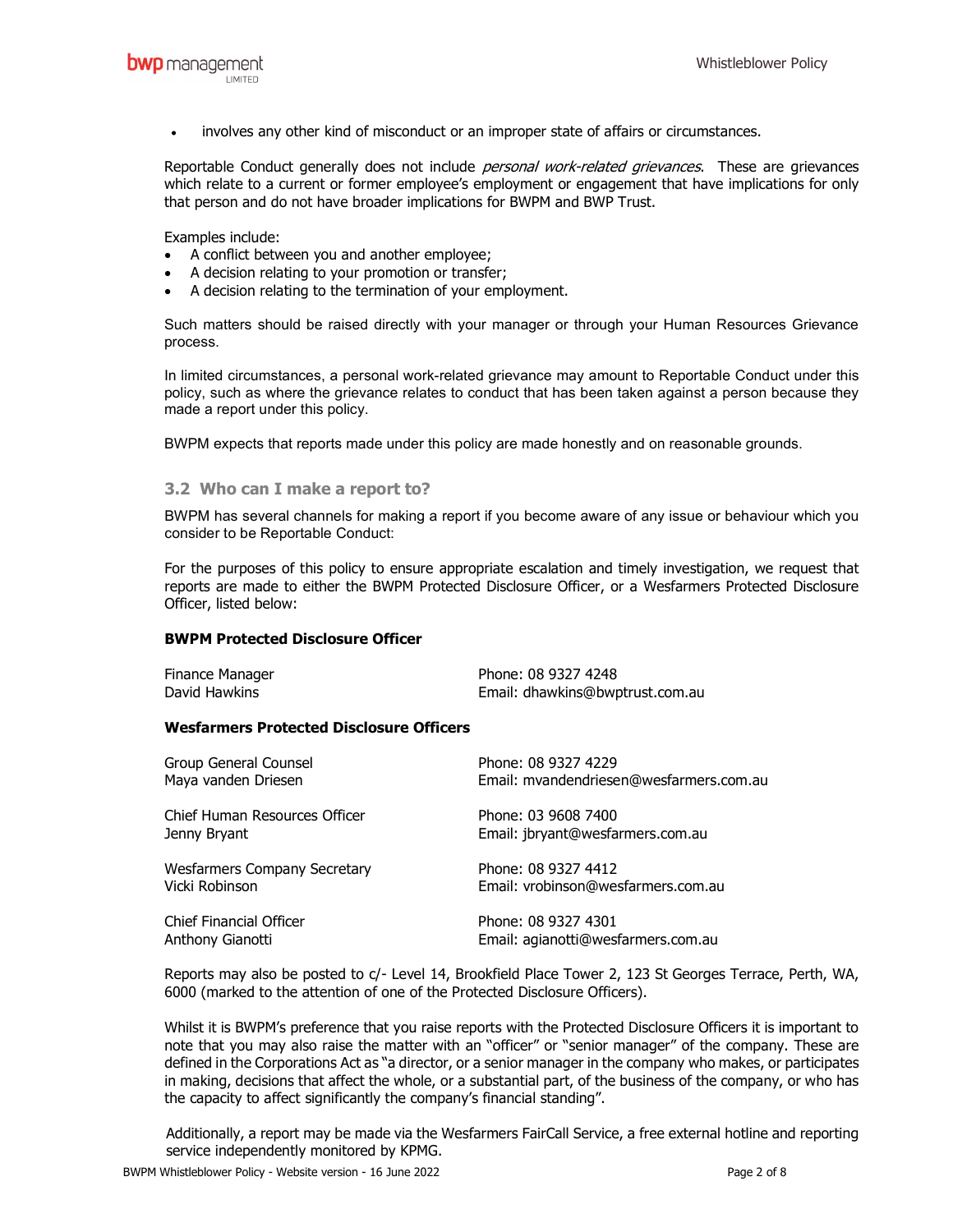FairCall reporting options are:

- by phone: 1800 500 965;
- by using the online reporting facility (Facility) which provides a secure web platform for a discloser to make an anonymous disclosure if desired. The Facility is accessible by any device including smartphone, tablet or desktop computer and allows two way communication between KPMG and the discloser: https://www.kpmgfaircall.kpmg.com.au/Wesfarmers
- web-based access: https://www.kpmgfaircall.kpmg.com.au/wesfarmers;
- by post: The FairCall Manager
	- KPMG Forensic PO Box H67 Australia Square Sydney NSW 1213
- by fax: 02 9335 7466.

The FairCall operator will provide the details of your disclosure to a Protected Disclosure Officer. Reports may be made anonymously but if you provide your contact details to FairCall, those contact details will only be provided to the Protected Disclosure Officer if you consent.

Under the Corporations Act and the Taxation Administration Act, reports can also be made to BWPM's external auditors and actuaries (if appropriate) as set out in Annexures A and B.

### 3.3 Investigating a whistleblower report

BWPM will investigate matters reported under this policy as soon as practicable after the matter has been reported.

A Protected Disclosure Officer (or other eligible recipient) may, with your consent, appoint a person to assist in the investigation of a report. Where appropriate, BWPM will provide feedback to you regarding the progress of the investigation and/or outcome (subject to considerations of the privacy of those against whom allegations are made).

Any investigation will be conducted in an objective and fair manner, and otherwise as is reasonable and appropriate having regard to the nature of the Reportable Conduct and the circumstances.

While the particular investigation process and enquiries adopted will be determined by the nature and substance of the report, in general, as soon as practicable upon receipt of the report, if the report is not anonymous, a Protected Disclosure Officer or investigator will contact you to discuss the investigation process including who may be contacted and such other matters as are relevant to the investigation.

Where a report is submitted anonymously, BWPM will conduct the investigation and its enquiries based on the information provided to it.

#### 3.4 Protection of whistleblowers

BWPM is committed to ensuring confidentiality in respect of all matters raised under this policy, and that those who make a report are treated fairly and do not suffer detriment.

#### (a) Protection against detrimental conduct

Detrimental treatment includes dismissal, demotion, harassment, discrimination, disciplinary action, bias, threats or other unfavourable treatment connected with making a report.

If you are subjected to detrimental treatment as a result of making a report under this policy you should:

- Inform a protected disclosure officer, officer or senior manager within your relevant division/business unit immediately under the divisional whistleblower policy; or
- raise it in accordance with paragraph 3.2 of this policy.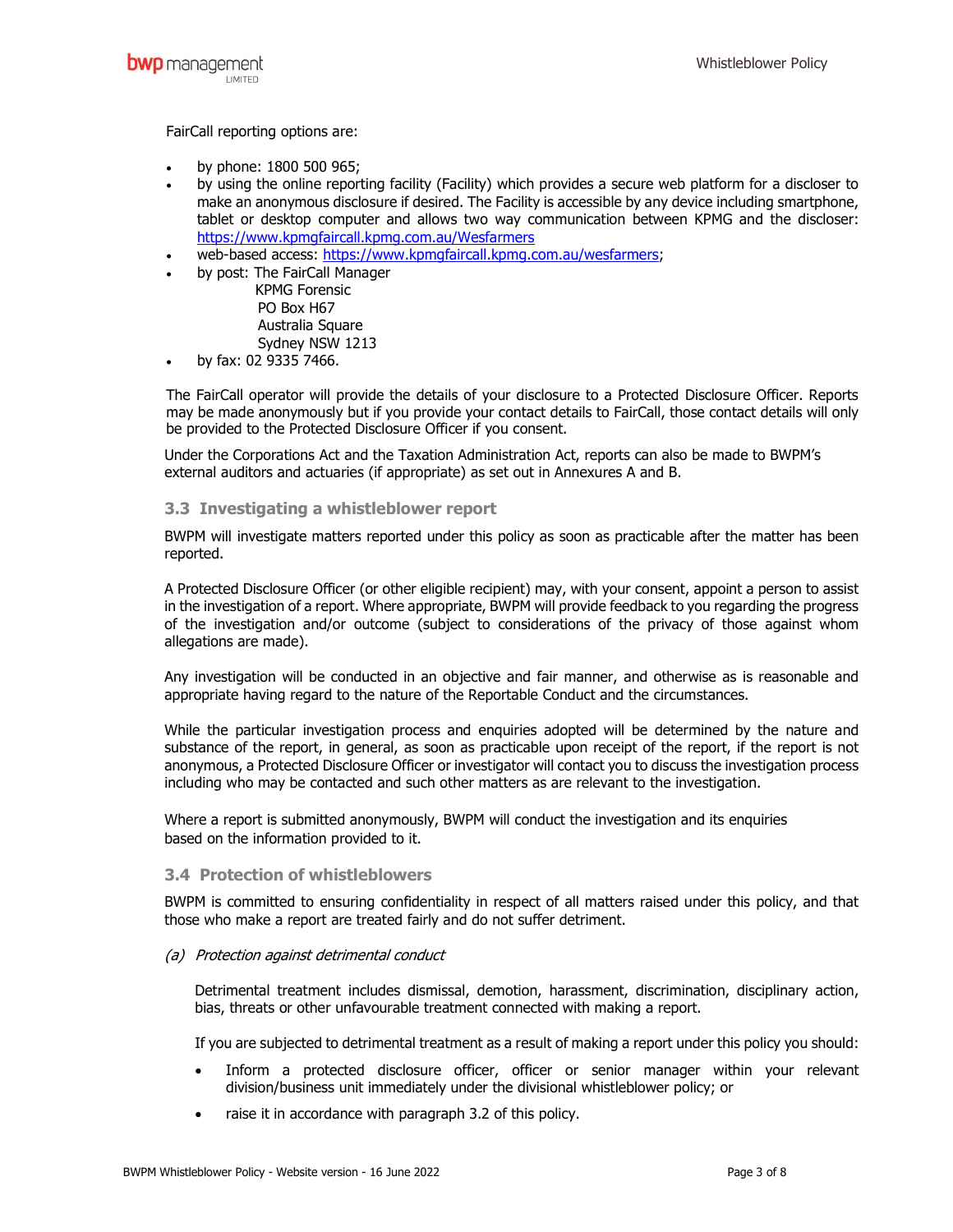### (b) Protection of your identity and confidentiality

Subject to compliance with legal requirements, upon receiving a report under this policy, BWPM will take reasonable steps to keep your identity confidential and reduce the risk of disclosure in the course of investigation and will only share your identity as a whistleblower or information likely to reveal your identity if:

- you consent;
- the concern is reported to the Australian Securities and Investments Commission ("ASIC"), the Australian Prudential Regulation Authority ("APRA"), the Tax Commissioner or the Australian Federal Police ("AFP"); or
- the concern is raised with a lawyer for the purpose of obtaining legal advice or representation.

Any disclosures of your identity or information likely to reveal your identity will be made on a strictly confidential basis.

### (c) Protection of files and records

All files and records created from an investigation will be retained securely.

Unauthorised release of information to someone not involved in the investigation (other than senior managers or directors who need to know to take appropriate action, or for corporate governance purposes) without your consent as a whistleblower may be considered a breach of this policy.

Whistleblowers are assured that a release of information in breach of this policy will be regarded as a serious matter and will be dealt with under BWPM disciplinary procedures.

#### 3.5 Duties of employees in relation to Reportable Conduct

It is expected that employees of BWPM who become aware of actual Reportable Conduct, or suspect on reasonable grounds, potential cases of Reportable Conduct, will make a report under this policy or under other applicable policies.

#### 3.6 Board reporting procedures

BWPM and Protected Disclosure Officer(s) (as appropriate) will report to the BWPM Board on the number and type of whistleblower reports to enable BWPM to address any issues and trends.

These reports will be made on a 'no names' basis, maintaining the confidentiality of matters raised under this policy.

The BWPM Audit & Risk Committee will receive copies of all whistleblower reports and whistleblower reports from Protected Disclosure Officers (as appropriate). In addition, serious and/or material Reportable Conduct will be considered by the Protected Disclosure Officers for immediate referral to the Chairman of the Audit & Risk Committee or Board Chairman.

## 4. Amendment of this policy

This policy cannot be amended without approval of the BWPM Board. It will be reviewed from time to time to ensure that it remains effective and meets best practice standards and the needs of BWPM.

Last reviewed : June 2022 Last amended: 16 June 2022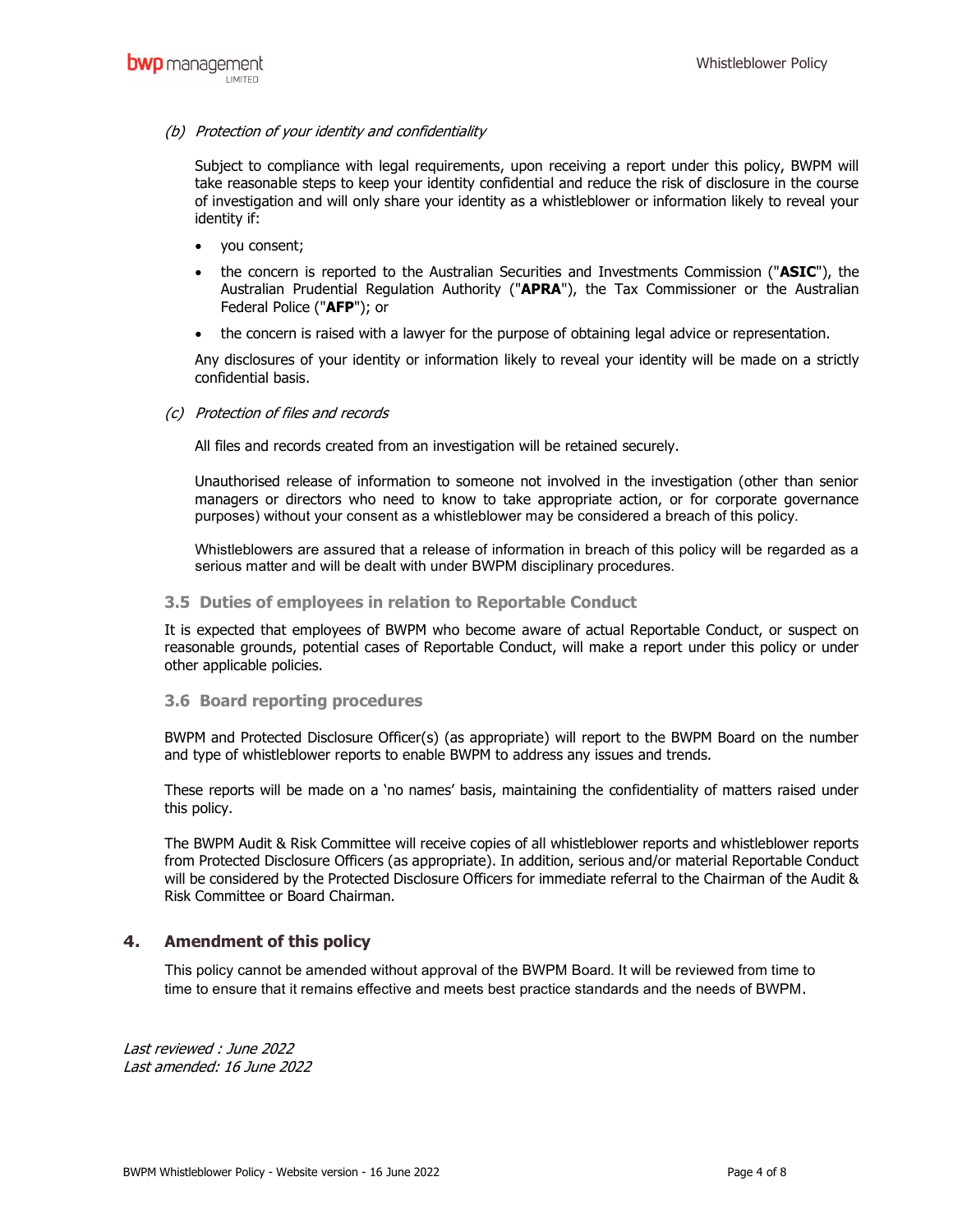# Annexure A - Special protections under the Corporations  $Act<sup>1</sup>$

The Corporations Act gives special protection to disclosures about any misconduct or improper state of affairs relating to BWPM if the following conditions are satisfied:

- 1 the whistleblower is or has been:
	- a. an officer or employee of BWPM;
	- b. an individual who supplies goods or services to BWPM or an employee of a person who supplies goods or services to BWPM;
	- c. an individual who is an associate of BWPM; or
	- d. a relative, dependent or dependent of the spouse of any individual referred to at (a) to (c) above;
- 2 the report is made to:
	- a. a Protected Disclosure Officer;
	- b. an officer or senior manager of BWPM;
	- c. BWPMs<sup>2</sup> external auditor (or a member of that audit team);
	- d. an actuary of the company that the concerns relate to<sup>3</sup>;
	- e. ASIC;
	- f. APRA; or
	- g. a legal practitioner for the purpose of obtaining legal advice or legal representation in relation to the operation of the whistleblower provisions in the Corporations Act even if the advice is to the effect that the disclosure does not relate to a disclosable matter;
- 3 the whistleblower has reasonable grounds to suspect that the information being disclosed concerns misconduct, or an improper state of affairs or circumstances in relation to BWPM or BWP Trust. This may include a breach of legislation including the Corporations Act, an offence against the Commonwealth punishable by imprisonment for 12 months or more, or conduct that represents a danger to the public or financial system.

Examples of conduct which may amount to a breach of the Corporations Act include: insider trading, insolvent trading, breach of the continuous disclosure rules, failure to keep accurate financial records, falsification of accounts, failure of a director or other officer of BWPM to act with the care and diligence that a reasonable person would exercise, or to act in good faith in the best interests of the corporation or failure of a director to give notice of any material personal interest in a matter relating to the affairs of the company or BWP Trust.

- 4 The protections given by the Corporations Act when these conditions are met are:.
	- a. the whistleblower is immune from any civil, criminal or administrative legal action (including disciplinary action) for making the disclosure;
	- b. no contractual or other remedies may be enforced, and no contractual or other right may be exercised, against the whistleblower for making the report;
	- c. in some circumstances, the reported information is not admissible against the whistleblower in criminal proceedings or in proceedings for the imposition of a penalty;<sup>4</sup>
	- d. anyone who causes or threatens to cause detriment to a whistleblower or another person in the belief or suspicion that a report has been made, or may have been made, proposes to or could be made, may be guilty of an offence and may be liable for damages;
	- e. a whistleblower's identity cannot be disclosed to a Court or tribunal except where considered necessary; and

<sup>&</sup>lt;sup>1</sup> See Part 9.4AAA of the Corporations Act 2001 (Cth)

<sup>&</sup>lt;sup>2</sup> BWPM's external auditor can be found in BWP Trust's Annual Report and at June 2022 it was KPMG

<sup>&</sup>lt;sup>3</sup> BWPM does not have an actuary. The Wesfarmers' actuary at June 2022 is Finity Consulting Pty Ltd

<sup>4</sup> Such as where the disclosure has been made to ASIC or APRA, or where the disclosure qualifies as a public interest or emergency disclosure.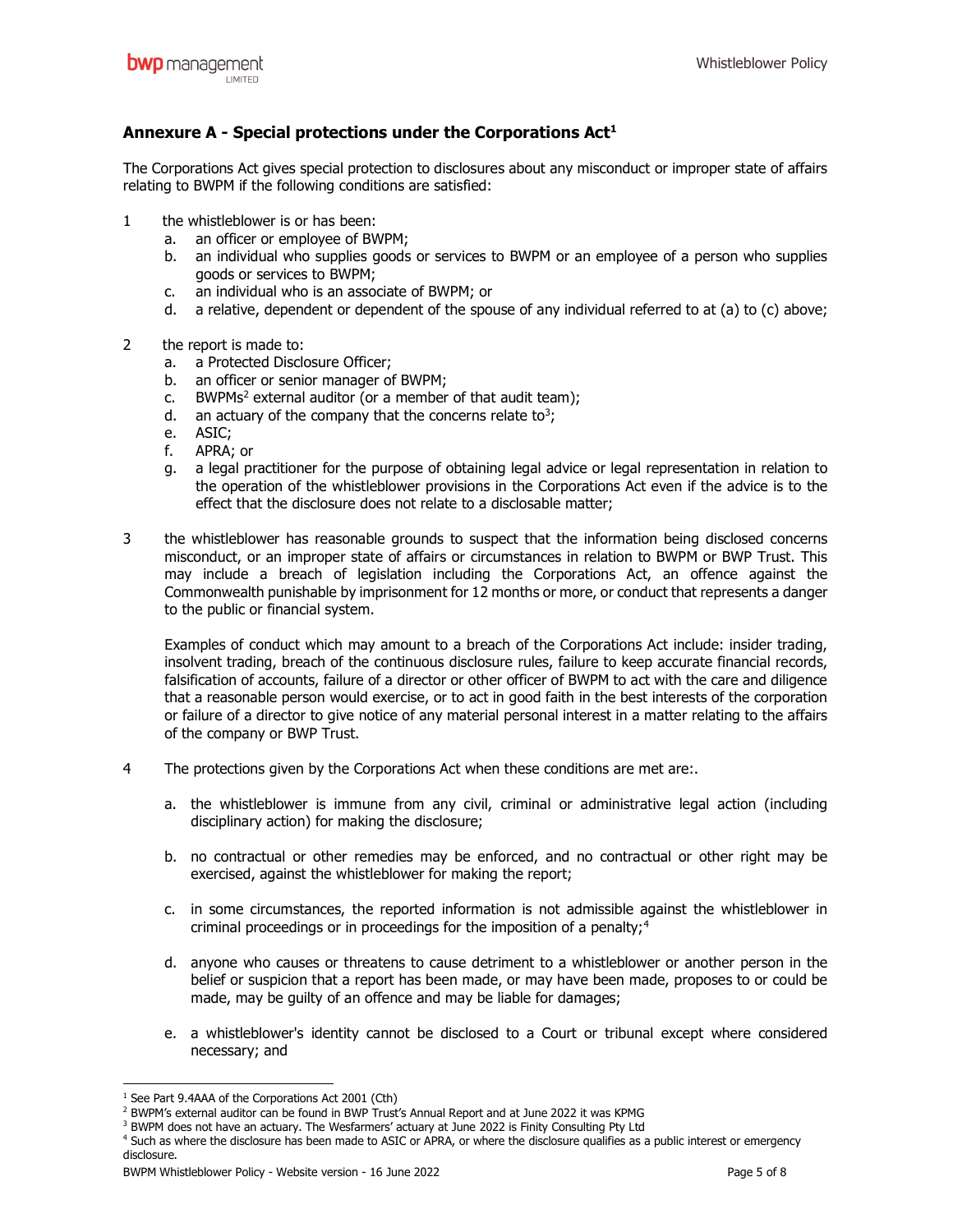f. the person receiving the report commits an offence if they disclose the substance of the report or the whistleblower's identity, without the whistleblower's consent, to anyone except ASIC, APRA, the AFP or a lawyer for the purpose of obtaining legal advice or representation in relation to the report.

## Confidentiality

If a report is made, the identity of the discloser must be kept confidential unless one of the following exceptions applies:

- a) the discloser consents to the disclosure of their identity;
- b) disclosure of details that might reveal the discloser's identity is reasonably necessary for the effective investigation of the matter;
- c) the concern is reported to ASIC, APRA, or the AFP; or
- d) the concern is raised with a lawyer for the purpose of obtaining legal advice or representation.

Disclosures may be made anonymously and the discloser may choose to remain anonymous and remain protected under the Corporations Act.

A "public interest disclosure" or an "emergency disclosure" may be made to a journalist or a parliamentarian under certain circumstances and qualify for protection. The discloser should seek independent legal advice before making such a disclosure.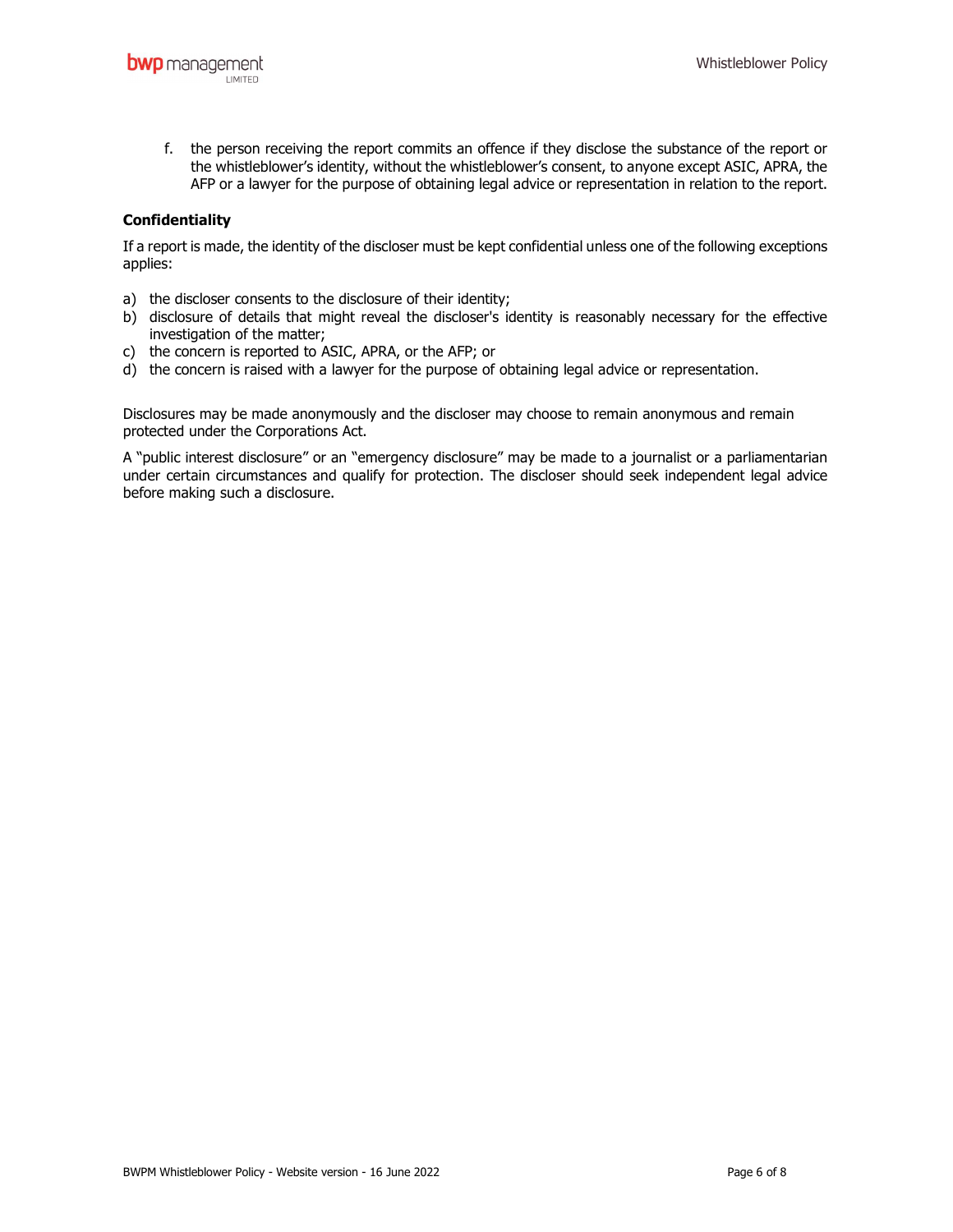# Annexure B - Special Protections under the Taxation Administration Act

The Taxation Administration Act gives special protection to disclosures about a breach of any Australian tax law by BWPM or misconduct in relation to BWPM or BWP Trust's tax affairs if the following conditions are satisfied:

- 1. the whistleblower is or has been:
	- a. an officer or employee of BWPM;
	- b. an individual who supplies goods or services to BWPM or BWP Trust or an employee of a person who supplies goods or services to BWPM or BWP Trust;
	- c. an individual who is an associate of BWPM;
	- d. a spouse, child, dependent or dependent of the spouse of any individual referred to at (a) to (c) above;
- 2. the report is made to:
	- a. a Protected Disclosure Officer;
	- b. a director, secretary or senior manager of BWPM;
	- c. BWPM's external auditor (or a member of that audit team)<sup>5</sup>;
	- d. a registered tax agent or BAS agent who provides tax or BAS services to BWPM<sup>6</sup>;
	- e. any other employee or officer of BWPM who has functions or duties relating to tax affairs of the company (e.g. an internal accountant); ("BWPM recipients")
	- f. the Commissioner of Taxation; or
	- g. a legal practitioner for the purpose of obtaining legal advice or legal representation in relation to the operation of the whistleblower provisions in the Taxation Administration Act; and
- 3. if the report is made to a BWPM recipient, the whistleblower:
	- a. has reasonable grounds to suspect that the information indicates misconduct, or an improper state of affairs or circumstances, in relation to the tax affairs of BWP Trust, BWPM or an associate of that company; and
	- b. considers that the information may assist the BWPM recipient to perform functions or duties in relation to the tax affairs of BWP Trust, BWPM or an associate of the company; and
- 4. if the report is made to the Commissioner of Taxation, the whistleblower considers that the information may assist the BWPM recipient to perform functions or duties in relation to the tax affairs of BWP Trust, BWPM or an associate of the company.

The protections given by the Taxation Administration Act when these conditions are met are:

- 1. the whistleblower is immune from any civil, criminal or administrative legal action (including disciplinary action) for making the disclosure;
- 2. no contractual or other remedies may be enforced, and no contractual or other right may be exercised, against the whistleblower for making the report;
- 3. where the disclosure was made to the Commissioner of Taxation, the reported information is not admissible against the whistleblower in criminal proceedings or in proceedings for the imposition of a penalty, except where the proceedings are concerned with whether the information is false;
- 4. unless the whistleblower has acted unreasonably, a whistleblower cannot be ordered to pay costs in any legal proceedings in relation to a report
- 5. anyone who causes or threatens to cause detriment to a whistleblower or another person in the belief or suspicion that a report has been made, or may have been made, proposes to or could be made, may be guilty of an offence and liable to pay damages;
- 6. a whistleblower's identity cannot be disclosed to a Court or tribunal except where considered

<sup>5</sup> BWPM's external auditor can be found in BWP Trust's Annual Report and at June 2022 it was KPMG

<sup>6</sup> BWPM's tax agent as at June 2022 is KPMG

BWPM Whistleblower Policy - Website version - 16 June 2022 Page 7 of 8